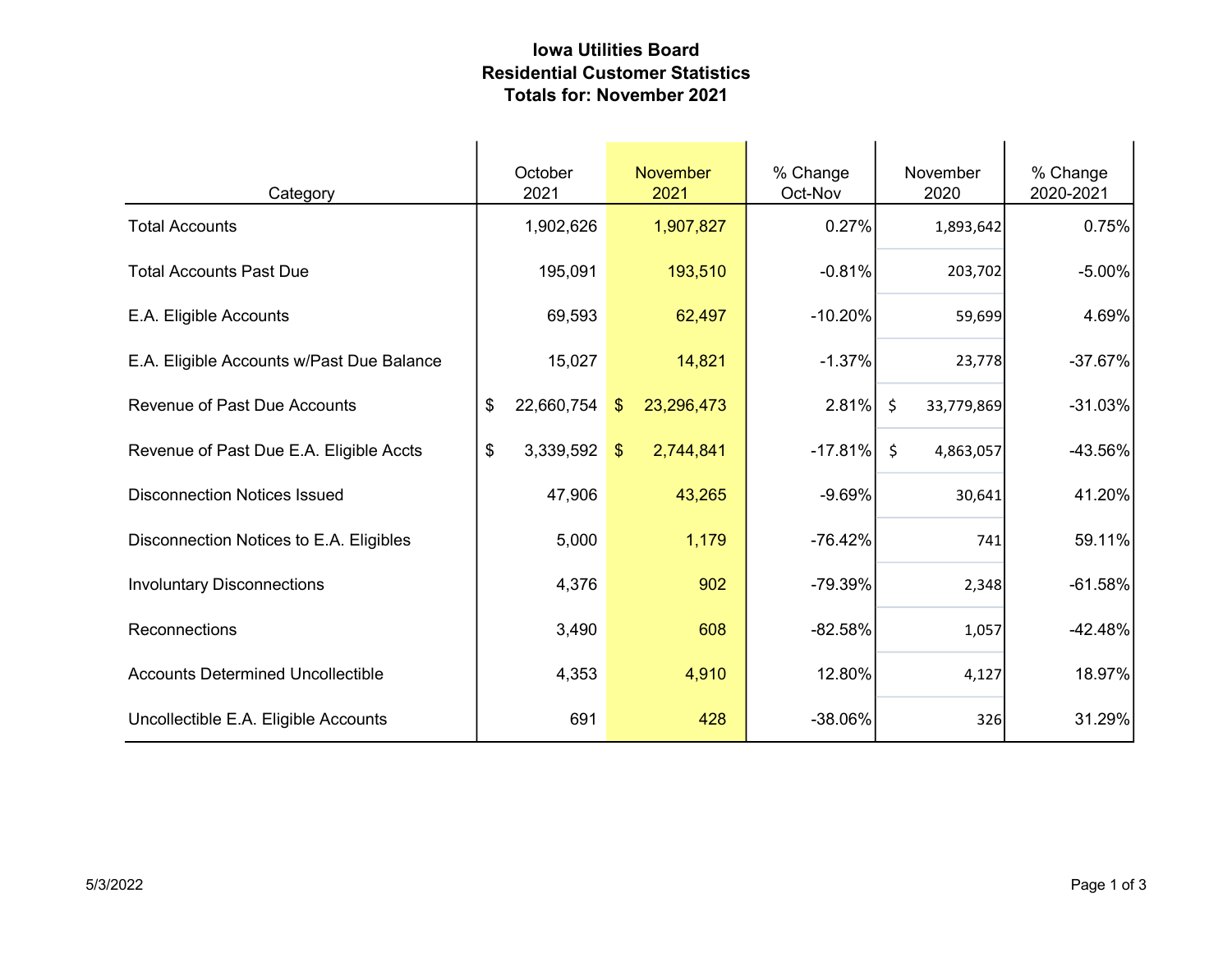## Iowa Utilities Board Residential Customer Statistics Breakdown by Company for: November 2021

|                                           | Linn County REC* | <b>Black Hills Energy</b><br>f/k/a Aquila | <b>Liberty Energy</b><br>f/k/a Atmos |  |
|-------------------------------------------|------------------|-------------------------------------------|--------------------------------------|--|
| Category                                  | (Electric Only)  | (Gas Only)                                | (Gas Only)                           |  |
| <b>Total Accounts</b>                     |                  | 143,765                                   | 4,060                                |  |
| <b>Total Accounts Past Due</b>            |                  | 10,223                                    | 477                                  |  |
| E.A. Eligible Accounts                    |                  | 5,878                                     | 283                                  |  |
| E.A. Eligible Accounts w/Past Due Balance |                  | 1,020                                     | 35                                   |  |
| <b>Revenue of Past Due Accounts</b>       |                  | \$<br>662,441                             | \$<br>43,949                         |  |
| Revenue of Past Due E.A. Eligible Accts   |                  | 83,418<br>\$                              | \$<br>4,601                          |  |
| <b>Disconnection Notices Issued</b>       |                  | 1,793                                     | 193                                  |  |
| Disconnection Notices to E.A. Eligibles   |                  | 213                                       | $\overline{0}$                       |  |
| <b>Involuntary Disconnections</b>         |                  | 191                                       | 5                                    |  |
| Reconnections                             |                  | 75                                        | 3                                    |  |
| <b>Accounts Determined Uncollectible</b>  |                  | 390                                       | 14                                   |  |
| Uncollectible E.A. Eligible Accounts      |                  | 0                                         | 0                                    |  |

\* Effective July 1, 2018, Linn County REC is no longer required to file this report.